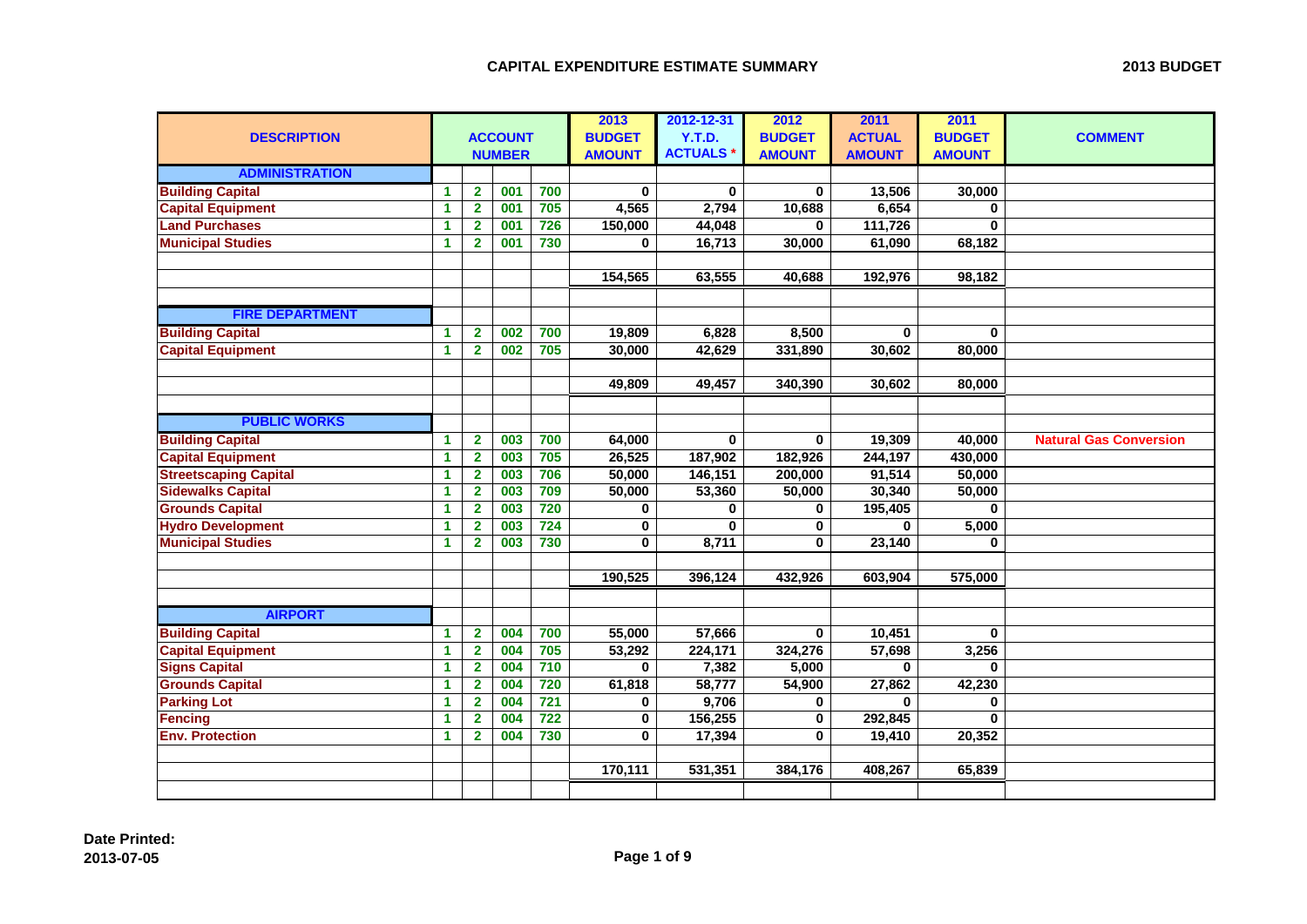| <b>DESCRIPTION</b>            |                      |                         | <b>ACCOUNT</b><br><b>NUMBER</b> |     | 2013<br><b>BUDGET</b><br><b>AMOUNT</b> | 2012-12-31<br>Y.T.D.<br><b>ACTUALS*</b> | 2012<br><b>BUDGET</b><br><b>AMOUNT</b> | 2011<br><b>ACTUAL</b><br><b>AMOUNT</b> | 2011<br><b>BUDGET</b><br><b>AMOUNT</b> | <b>COMMENT</b> |
|-------------------------------|----------------------|-------------------------|---------------------------------|-----|----------------------------------------|-----------------------------------------|----------------------------------------|----------------------------------------|----------------------------------------|----------------|
| <b>CLINIC CAPITAL</b>         |                      |                         |                                 |     |                                        |                                         |                                        |                                        |                                        |                |
| <b>Building Capital</b>       | $\mathbf{1}$         | $\overline{\mathbf{2}}$ | 005                             | 700 | 4,250,000                              | $\pmb{0}$                               | $\pmb{0}$                              | $\pmb{0}$                              | $\pmb{0}$                              |                |
| <b>Capital Equipment</b>      | $\mathbf{1}$         | $\overline{2}$          | 005                             | 705 | 1,000,000                              | $\pmb{0}$                               | $\mathbf 0$                            | $\mathbf 0$                            | 0                                      |                |
|                               |                      |                         |                                 |     |                                        |                                         |                                        |                                        |                                        |                |
|                               |                      |                         |                                 |     | 5,250,000                              | 0                                       | $\bf{0}$                               | $\bf{0}$                               | 0                                      |                |
|                               |                      |                         |                                 |     |                                        |                                         |                                        |                                        |                                        |                |
| <b>COCHENOUR HALL</b>         |                      |                         |                                 |     |                                        |                                         |                                        |                                        |                                        |                |
| <b>Building Capital</b>       | $\blacktriangleleft$ | $\mathbf 2$             | 006                             | 700 | 15,000                                 | 0                                       | $\bf{0}$                               | 0                                      | 0                                      |                |
| <b>Capital Equipment</b>      | $\mathbf{1}$         | $\overline{2}$          | 006                             | 705 | $\mathbf 0$                            | $\pmb{0}$                               | $\mathbf 0$                            | $\overline{\textbf{0}}$                | 0                                      |                |
|                               |                      |                         |                                 |     |                                        |                                         |                                        |                                        |                                        |                |
|                               |                      |                         |                                 |     | 15,000                                 | $\bf{0}$                                | $\bf{0}$                               | $\mathbf 0$                            | 0                                      |                |
|                               |                      |                         |                                 |     |                                        |                                         |                                        |                                        |                                        |                |
| <b>R. L. COMMUNITY CENTER</b> |                      |                         |                                 |     |                                        |                                         |                                        |                                        |                                        |                |
|                               | $\mathbf{1}$         | $\overline{\mathbf{2}}$ | 007                             | 700 | 66,110                                 | $\pmb{0}$                               | $\bf{0}$                               | $\pmb{0}$                              | 0                                      |                |
| <b>Building Capital</b>       | $\blacktriangleleft$ | $\overline{\mathbf{2}}$ | 007                             | 705 | 1,018                                  | $\overline{\mathbf{0}}$                 | $\mathbf 0$                            | $\mathbf 0$                            | 0                                      |                |
| <b>Capital Equipment</b>      |                      |                         |                                 |     |                                        |                                         |                                        |                                        |                                        |                |
|                               |                      |                         |                                 |     | 67,128                                 | $\mathbf 0$                             | $\mathbf 0$                            | $\mathbf 0$                            | 0                                      |                |
|                               |                      |                         |                                 |     |                                        |                                         |                                        |                                        |                                        |                |
|                               |                      |                         |                                 |     |                                        |                                         |                                        |                                        |                                        |                |
| <b>BYLAW CAPITAL</b>          |                      |                         |                                 |     |                                        |                                         |                                        |                                        |                                        |                |
| <b>Grounds Capital</b>        | $\blacktriangleleft$ | $\mathbf 2$             | 008                             | 720 | 92,795                                 | 44,164                                  | 44,100                                 | $\mathbf 0$                            | $\bf{0}$                               |                |
| <b>Municipal Studies</b>      | $\mathbf{1}$         | $\overline{\mathbf{2}}$ | 008                             | 730 | $\bf{0}$                               | $\bf{0}$                                | 0                                      | $\mathbf 0$                            | 0                                      |                |
|                               |                      |                         |                                 |     |                                        | $\bf{0}$                                |                                        |                                        |                                        |                |
|                               |                      |                         |                                 |     | 92,795                                 | 44,164                                  | 44,100                                 | $\bf{0}$                               | 0                                      |                |
|                               |                      |                         |                                 |     |                                        |                                         |                                        |                                        |                                        |                |
| <b>BUILDING AND PLANNING</b>  |                      |                         |                                 |     |                                        |                                         |                                        |                                        |                                        |                |
| <b>Capital Equipment</b>      | $\blacktriangleleft$ | $\mathbf{2}$            | 009                             | 705 | 0                                      | 2,482                                   | 1,800                                  | 22,626                                 | 27,256                                 |                |
|                               |                      |                         |                                 |     |                                        |                                         |                                        |                                        |                                        |                |
|                               |                      |                         |                                 |     | $\mathbf 0$                            | 2,482                                   | 1,800                                  | 22,626                                 | 27,256                                 |                |
|                               |                      |                         |                                 |     |                                        |                                         |                                        |                                        |                                        |                |
| <b>FACILITIES CAPITAL</b>     |                      |                         |                                 |     |                                        |                                         |                                        |                                        |                                        |                |
| <b>Building Capital</b>       | $\blacktriangleleft$ | $\mathbf 2$             | 010                             | 700 | $\mathbf 0$                            | 2,112                                   | 2,253                                  | $\bf{0}$                               | $\pmb{0}$                              |                |
| <b>Capital Equipment</b>      | $\mathbf{1}$         | $\overline{\mathbf{2}}$ | 010                             | 705 | $\pmb{0}$                              | 6,223                                   | 6,120                                  | $\overline{\mathbf{0}}$                | $\overline{\mathbf{0}}$                |                |
| <b>Municipal Studies</b>      | $\blacktriangleleft$ | $\mathbf{2}$            | 010                             | 730 | 0                                      | 16,282                                  | 22,000                                 | 0                                      | 0                                      |                |
|                               |                      |                         |                                 |     |                                        |                                         |                                        |                                        |                                        |                |
|                               |                      |                         |                                 |     | $\mathbf 0$                            | 24,616                                  | 30,373                                 | $\bf{0}$                               | 0                                      |                |
|                               |                      |                         |                                 |     |                                        |                                         |                                        |                                        |                                        |                |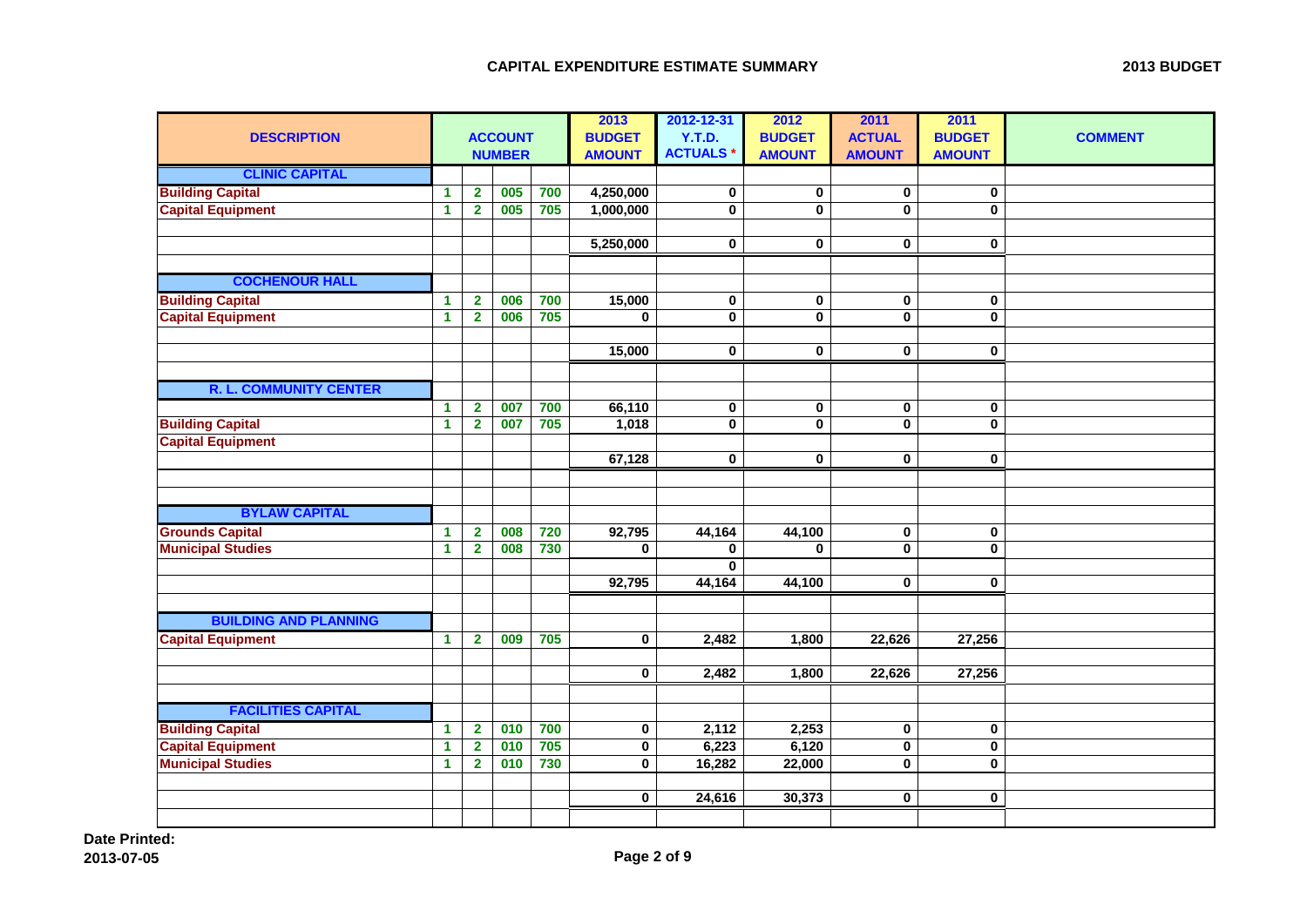| <b>DESCRIPTION</b>                   |              |                         | <b>ACCOUNT</b><br><b>NUMBER</b> |     | 2013<br><b>BUDGET</b><br><b>AMOUNT</b> | 2012-12-31<br>Y.T.D.<br><b>ACTUALS*</b> | 2012<br><b>BUDGET</b><br><b>AMOUNT</b> | 2011<br><b>ACTUAL</b><br><b>AMOUNT</b> | 2011<br><b>BUDGET</b><br><b>AMOUNT</b> | <b>COMMENT</b> |
|--------------------------------------|--------------|-------------------------|---------------------------------|-----|----------------------------------------|-----------------------------------------|----------------------------------------|----------------------------------------|----------------------------------------|----------------|
| <b>MUNICIPAL BUILDING CAPITAL</b>    |              |                         |                                 |     |                                        |                                         |                                        |                                        |                                        |                |
| <b>Building Capital</b>              | $\mathbf{1}$ | $\overline{\mathbf{2}}$ | 011                             | 700 | 77,108                                 | 8,556                                   | 7,155                                  | $\mathbf 0$                            | $\mathbf 0$                            |                |
|                                      |              |                         |                                 |     |                                        |                                         |                                        |                                        |                                        |                |
|                                      |              |                         |                                 |     | 77,108                                 | 8,556                                   | 7,155                                  | 0                                      | 0                                      |                |
|                                      |              |                         |                                 |     |                                        |                                         |                                        |                                        |                                        |                |
| <b>WATER TREATMENT PLANT CAPITAL</b> |              |                         |                                 |     |                                        |                                         |                                        |                                        |                                        |                |
| <b>Building Capital</b>              | 1            | $\overline{2}$          | 012                             | 700 | $\bf{0}$                               | $\mathbf 0$                             | 10,000                                 | 360,722                                | 320,000                                |                |
| <b>Capital Equipment</b>             | 1            | $\overline{2}$          | 012                             | 705 | $\mathbf 0$                            | 182,333                                 | 182,000                                | 4,274                                  | 34,000                                 |                |
| <b>Water Capital</b>                 | 1            | $\mathbf{2}$            | 012                             | 708 | 0                                      | $\mathbf{0}$                            | $\mathbf{0}$                           | $\bf{0}$                               | 12,000                                 |                |
| <b>Grounds Capital</b>               | 1            | $\overline{\mathbf{2}}$ | 012                             | 720 | 0                                      | 14,975                                  | 12,000                                 | 0                                      | $\mathbf 0$                            |                |
| <b>Lands Purchased</b>               | 1            | $\mathbf{2}$            | 012                             | 726 | 0                                      | 1,018                                   | 0                                      | 0                                      | $\mathbf 0$                            |                |
| <b>Municipal Studies</b>             | 1            | $\mathbf{2}$            | 012                             | 730 | 0                                      | $\mathbf{0}$                            | 100,000                                | $\mathbf 0$                            | $\mathbf 0$                            |                |
|                                      |              |                         |                                 |     |                                        |                                         |                                        |                                        |                                        |                |
|                                      |              |                         |                                 |     | $\mathbf 0$                            | 198,326                                 | 304,000                                | 364,996                                | 366,000                                |                |
|                                      |              |                         |                                 |     |                                        |                                         |                                        |                                        |                                        |                |
| <b>ARENA CAPITAL</b>                 |              |                         |                                 |     |                                        |                                         |                                        |                                        |                                        |                |
| <b>Capital Equipment</b>             | $\mathbf{1}$ | $\mathbf{2}$            | 013                             | 705 | 11,420                                 | 4,570                                   | $\mathbf 0$                            | $\mathbf{0}$                           | $\mathbf 0$                            |                |
| <b>Grounds Capital</b>               | 1            | $\overline{2}$          | 013                             | 720 | 0                                      | $\mathbf 0$                             | 0                                      | 6,705                                  | $\bf{0}$                               |                |
| <b>Municipal Studies</b>             | 1            | $\mathbf{2}$            | 013                             | 730 | 0                                      | $\bf{0}$                                | $\mathbf 0$                            | 4,317                                  | $\mathbf 0$                            |                |
|                                      |              |                         |                                 |     |                                        |                                         |                                        |                                        |                                        |                |
|                                      |              |                         |                                 |     | 11,420                                 | 4,570                                   | $\mathbf 0$                            | 11,022                                 | $\mathbf 0$                            |                |
|                                      |              |                         |                                 |     |                                        |                                         |                                        |                                        |                                        |                |
| <b>WASTE DISPOSAL SITE CAPITAL</b>   |              |                         |                                 |     |                                        |                                         |                                        |                                        |                                        |                |
| <b>Capital Equipment</b>             | $\mathbf{1}$ | $\mathbf{2}$            | 014                             | 705 | $\mathbf 0$                            | $\mathbf 0$                             | $\mathbf 0$                            | 44,862                                 | 34,000                                 |                |
|                                      |              |                         |                                 |     |                                        |                                         |                                        |                                        |                                        |                |
|                                      |              |                         |                                 |     | 0                                      | $\mathbf 0$                             | 0                                      | 44,862                                 | 34,000                                 |                |
|                                      |              |                         |                                 |     |                                        |                                         |                                        |                                        |                                        |                |
| <b>RECYCLING</b>                     |              |                         |                                 |     |                                        |                                         |                                        |                                        |                                        |                |
| <b>Capital Equipment</b>             | 1            | $\mathbf{2}$            | 015                             | 705 | 0                                      | 21,767                                  | 215,000                                | $\bf{0}$                               | 0                                      |                |
| <b>Property Development</b>          | 1            | $\overline{2}$          | 015                             | 716 | 0                                      | $\mathbf{0}$                            | $\mathbf{0}$                           | $\overline{\mathbf{0}}$                | 24,375                                 |                |
| <b>Grounds Capital</b>               | 1            | $\mathbf{2}$            | 015                             | 720 | 0                                      | 13,093                                  | 16,000                                 | $\mathbf 0$                            | $\bf{0}$                               |                |
|                                      |              |                         |                                 |     |                                        |                                         |                                        |                                        |                                        |                |
|                                      |              |                         |                                 |     | $\mathbf 0$                            | 34,860                                  | 231,000                                | 0                                      | 24,375                                 |                |
|                                      |              |                         |                                 |     |                                        |                                         |                                        |                                        |                                        |                |
| <b>DOCKS CAPITAL</b>                 |              |                         |                                 |     |                                        |                                         |                                        |                                        |                                        |                |
| <b>Capital Equipment</b>             | 1            | $\overline{2}$          | 016                             | 705 | $\bf{0}$                               | 3,056                                   | $\mathbf 0$                            | $\mathbf 0$                            | $\bf{0}$                               |                |
|                                      |              |                         |                                 |     |                                        |                                         |                                        |                                        |                                        |                |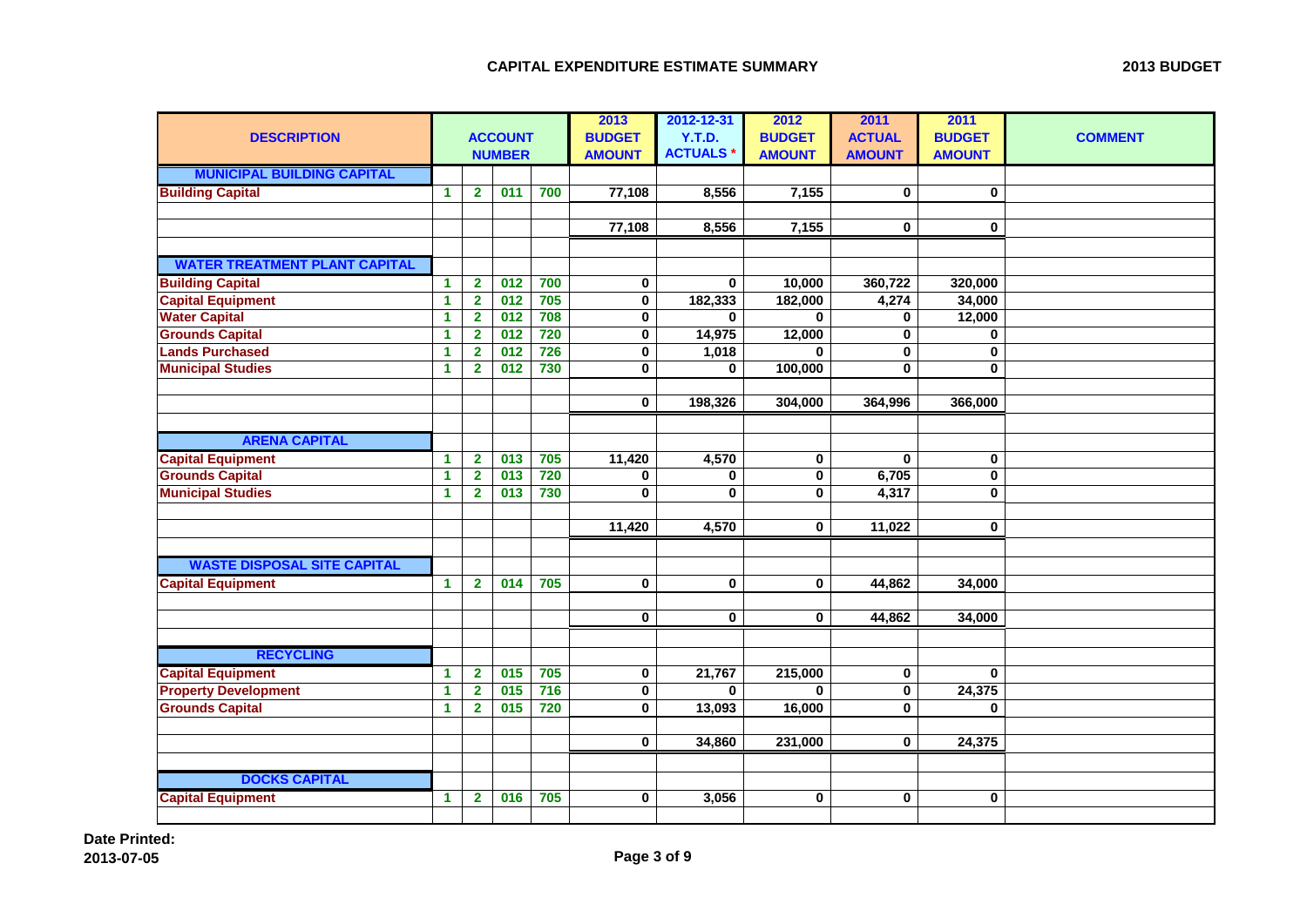## **CAPITAL EXPENDITURE ESTIMATE SUMMARY 2013 BUDGET**

| <b>DESCRIPTION</b> |  | <b>ACCOUNT</b><br><b>NUMBER</b> | 2013<br><b>BUDGET</b><br><b>AMOUNT</b> | 2012-12-31<br><b>Y.T.D.</b><br><b>ACTUALS *</b> | 2012<br><b>BUDGET</b><br><b>AMOUNT</b> | 2011<br><b>ACTUAL</b><br><b>AMOUNT</b> | 2011<br><b>BUDGET</b><br><b>AMOUNT</b> | <b>COMMENT</b> |
|--------------------|--|---------------------------------|----------------------------------------|-------------------------------------------------|----------------------------------------|----------------------------------------|----------------------------------------|----------------|
|                    |  |                                 |                                        | 3,056                                           |                                        |                                        |                                        |                |
|                    |  |                                 |                                        |                                                 |                                        |                                        |                                        |                |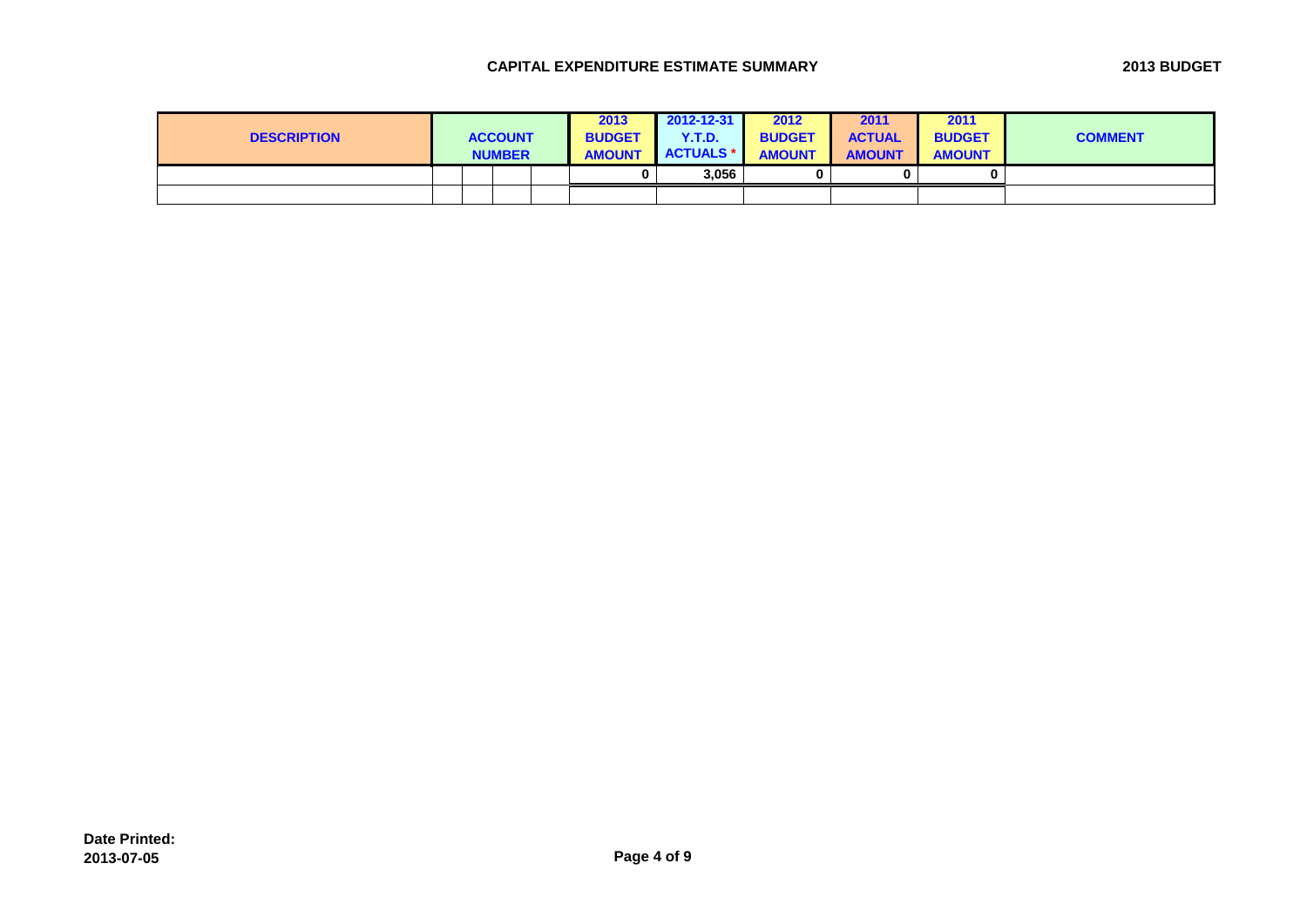|  | <b>2013 BUDGET</b> |
|--|--------------------|
|--|--------------------|

| <b>DESCRIPTION</b>         |                      |                | <b>ACCOUNT</b><br><b>NUMBER</b> |     | 2013<br><b>BUDGET</b><br><b>AMOUNT</b> | 2012-12-31<br><b>Y.T.D.</b><br><b>ACTUALS*</b> | 2012<br><b>BUDGET</b><br><b>AMOUNT</b> | 2011<br><b>ACTUAL</b><br><b>AMOUNT</b> | 2011<br><b>BUDGET</b><br><b>AMOUNT</b> | <b>COMMENT</b> |
|----------------------------|----------------------|----------------|---------------------------------|-----|----------------------------------------|------------------------------------------------|----------------------------------------|----------------------------------------|----------------------------------------|----------------|
| <b>MUSEUM CAPITAL</b>      |                      |                |                                 |     |                                        |                                                |                                        |                                        |                                        |                |
| <b>Building Capital</b>    | $\blacktriangleleft$ | $\overline{2}$ | 017                             | 700 | 49,363                                 | 0                                              | $\bf{0}$                               | $\bf{0}$                               | $\mathbf 0$                            |                |
|                            |                      |                |                                 |     |                                        |                                                |                                        |                                        |                                        |                |
|                            |                      |                |                                 |     | 49,363                                 | 0                                              | $\mathbf 0$                            | $\mathbf 0$                            | 0                                      |                |
| <b>LIBRARY CAPITAL</b>     |                      |                |                                 |     |                                        |                                                |                                        |                                        |                                        |                |
|                            |                      |                |                                 |     |                                        |                                                |                                        |                                        |                                        |                |
| <b>Building Capital</b>    | $\mathbf{1}$         | $\overline{2}$ | 018                             | 700 | 14,094                                 | 42,739                                         | 32,550                                 | $\bf{0}$                               | $\mathbf 0$                            |                |
|                            |                      |                |                                 |     | 14,094                                 | 42,739                                         | 32,550                                 | 0                                      | 0                                      |                |
|                            |                      |                |                                 |     |                                        |                                                |                                        |                                        |                                        |                |
| <b>FERRY CAPITAL</b>       |                      |                |                                 |     |                                        |                                                |                                        |                                        |                                        |                |
| <b>Capital Equipment</b>   | $\blacktriangleleft$ | $\overline{2}$ | 019                             | 705 | $\bf{0}$                               | 1,810                                          | $\bf{0}$                               | 42,571                                 | 0                                      |                |
|                            |                      |                |                                 |     |                                        |                                                |                                        |                                        |                                        |                |
|                            |                      |                |                                 |     | $\mathbf 0$                            | 1,810                                          | $\mathbf 0$                            | 42,571                                 | $\mathbf 0$                            |                |
|                            |                      |                |                                 |     |                                        |                                                |                                        |                                        |                                        |                |
| <b>BEACHES CAPITAL</b>     |                      |                |                                 |     |                                        |                                                |                                        |                                        |                                        |                |
| <b>Building Capital</b>    | $\mathbf{1}$         | $\overline{2}$ | 020                             | 700 | 15,815                                 | 4,274                                          | 3,800                                  | $\bf{0}$                               | $\pmb{0}$                              |                |
|                            |                      |                |                                 |     |                                        |                                                |                                        |                                        |                                        |                |
|                            |                      |                |                                 |     | 15,815                                 | 4,274                                          | 3,800                                  | $\bf{0}$                               | $\mathbf 0$                            |                |
|                            |                      |                |                                 |     |                                        |                                                |                                        |                                        |                                        |                |
| <b>BALL FIELDS CAPITAL</b> |                      |                |                                 |     |                                        |                                                |                                        |                                        |                                        |                |
| <b>Capital Equipment</b>   | $\mathbf{1}$         | $\overline{2}$ | 022                             | 705 | $\pmb{0}$                              | $\pmb{0}$                                      | $\bf{0}$                               | $\bf{0}$                               | $\mathbf 0$                            |                |
|                            |                      |                |                                 |     | $\pmb{0}$                              | 0                                              | $\mathbf 0$                            | $\mathbf 0$                            | 0                                      |                |
|                            |                      |                |                                 |     |                                        |                                                |                                        |                                        |                                        |                |
| <b>RINKS CAPITAL</b>       |                      |                |                                 |     |                                        |                                                |                                        |                                        |                                        |                |
| <b>Capital Equipment</b>   | $\mathbf{1}$         | $\mathbf 2$    | 023                             | 705 | $\mathbf 0$                            | $\pmb{0}$                                      | $\mathbf 0$                            | $\bf{0}$                               | $\mathbf 0$                            |                |
|                            |                      |                |                                 |     |                                        |                                                |                                        |                                        |                                        |                |
|                            |                      |                |                                 |     | $\mathbf 0$                            | 0                                              | $\mathbf 0$                            | $\bf{0}$                               | $\mathbf 0$                            |                |
|                            |                      |                |                                 |     |                                        |                                                |                                        |                                        |                                        |                |
| <b>PARKS CAPITAL</b>       |                      |                |                                 |     |                                        |                                                |                                        |                                        |                                        |                |
| <b>Capital Equipment</b>   | $\blacktriangleleft$ | $\mathbf{2}$   | 024                             | 705 | 4,376                                  | 29,542                                         | 37,800                                 | 11,089                                 | 13,000                                 |                |
|                            |                      |                |                                 |     |                                        |                                                |                                        |                                        |                                        |                |
|                            |                      |                |                                 |     | 4,376                                  | 29,542                                         | 37,800                                 | 11,089                                 | 13,000                                 |                |
|                            |                      |                |                                 |     |                                        |                                                |                                        |                                        |                                        |                |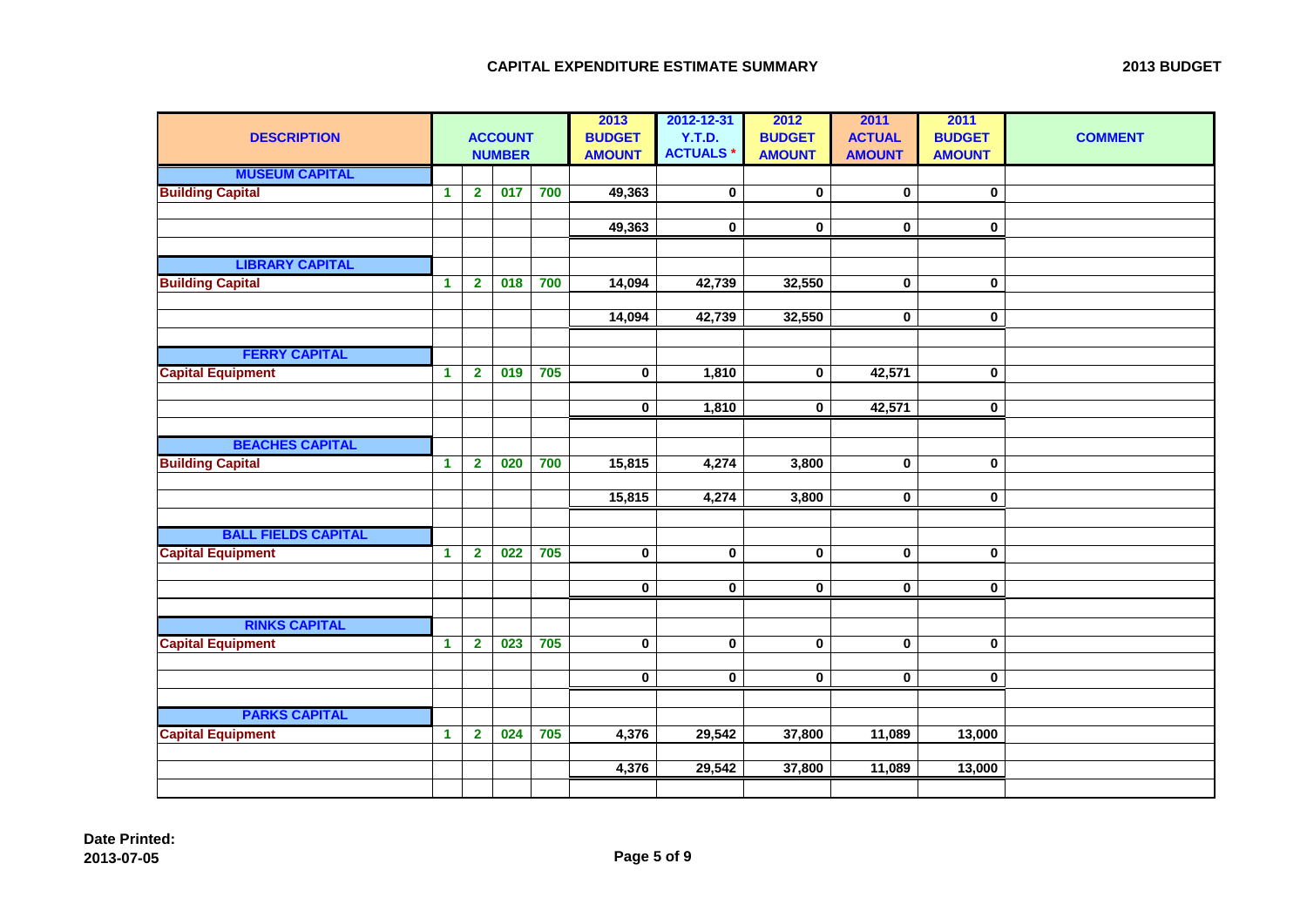| <b>DESCRIPTION</b>                                  |              |                              | <b>ACCOUNT</b><br><b>NUMBER</b> |            | 2013<br><b>BUDGET</b><br><b>AMOUNT</b> | 2012-12-31<br>Y.T.D.<br><b>ACTUALS*</b> | 2012<br><b>BUDGET</b><br><b>AMOUNT</b> | 2011<br><b>ACTUAL</b><br><b>AMOUNT</b> | 2011<br><b>BUDGET</b><br><b>AMOUNT</b> | <b>COMMENT</b> |
|-----------------------------------------------------|--------------|------------------------------|---------------------------------|------------|----------------------------------------|-----------------------------------------|----------------------------------------|----------------------------------------|----------------------------------------|----------------|
| <b>SANITARY SEWER CAPITAL</b>                       |              |                              |                                 |            |                                        |                                         |                                        |                                        |                                        |                |
| <b>Building Capital</b>                             | 1            | $\mathbf 2$                  | 025                             | 700        |                                        | $\bf{0}$                                | 0                                      | 14,211                                 | $\mathbf 0$                            |                |
| <b>Capital Equipment</b>                            | $\mathbf{1}$ | $\mathbf{2}$                 | 025                             | 705<br>720 | 30,000                                 | 21,299                                  | 79,500                                 | 93,260                                 | 130,000                                |                |
| <b>Grounds Capital</b><br><b>Infiltration Study</b> | 1<br>1       | $\mathbf{2}$<br>$\mathbf{2}$ | 025<br>025                      | 730        |                                        | 10,563<br>$\bf{0}$                      | 0<br>0                                 | 55,336<br>98,427                       | 100,000<br>100,000                     |                |
|                                                     |              |                              |                                 |            |                                        |                                         |                                        |                                        |                                        |                |
|                                                     |              |                              |                                 |            | 30,000                                 | 31,862                                  | 79,500                                 | 261,234                                | 330,000                                |                |
|                                                     |              |                              |                                 |            |                                        |                                         |                                        |                                        |                                        |                |
| <b>CENTENNIAL PARK CAPITAL</b>                      |              |                              |                                 |            |                                        |                                         |                                        |                                        |                                        |                |
| <b>Grounds Capital</b>                              | 1            | $\mathbf{2}$                 | 026                             | 720        |                                        | 3,075                                   | $\mathbf 0$                            | 4,679                                  | 0                                      |                |
|                                                     |              |                              |                                 |            | $\pmb{0}$                              | 3,075                                   | $\mathbf 0$                            | 4,679                                  | 0                                      |                |
|                                                     |              |                              |                                 |            |                                        |                                         |                                        |                                        |                                        |                |
| <b>CEMETERY CAPITAL</b>                             |              |                              |                                 |            |                                        |                                         |                                        |                                        |                                        |                |
| <b>Capital Equipment</b>                            | $\mathbf{1}$ | $\mathbf{2}$                 | 030                             | 705        | $\mathbf 0$                            | 8,190                                   | 7,980                                  | $\mathbf 0$                            | 0                                      |                |
| <b>Grounds Capital</b>                              | $\mathbf{1}$ | $\overline{2}$               | 030                             | 720        | 2,500                                  | $\bf{0}$                                | $\mathbf{0}$                           | $\mathbf 0$                            | $\mathbf{0}$                           |                |
|                                                     |              |                              |                                 |            |                                        |                                         |                                        |                                        |                                        |                |
|                                                     |              |                              |                                 |            | 2,500                                  | 8,190                                   | 7,980                                  | $\mathbf 0$                            | 0                                      |                |
|                                                     |              |                              |                                 |            |                                        |                                         |                                        |                                        |                                        |                |
| <b>RECREATION CAPITAL</b>                           |              |                              |                                 |            |                                        |                                         |                                        |                                        |                                        |                |
| <b>Building Capital</b>                             | 1            | $\overline{\mathbf{2}}$      | 040                             | 700        | $\mathbf 0$                            | 8,670                                   | $\mathbf 0$                            | $\pmb{0}$                              | 0                                      |                |
| <b>Capital Equipment</b>                            | 1            | $\mathbf{2}$                 | 040                             | 705        | 30,138                                 | 11,841                                  | 3,550                                  | $\mathbf 0$                            | $\mathbf{0}$                           |                |
|                                                     |              |                              |                                 |            |                                        |                                         |                                        |                                        |                                        |                |
|                                                     |              |                              |                                 |            | 30,138                                 | 20,511                                  | 3,550                                  | $\mathbf 0$                            | 0                                      |                |
|                                                     |              |                              |                                 |            |                                        |                                         |                                        |                                        |                                        |                |
| <b>DOG POUND CAPITAL</b>                            |              |                              |                                 |            |                                        |                                         |                                        |                                        |                                        |                |
| <b>Building Capital</b>                             | $\mathbf{1}$ | $\mathbf{2}$                 | 050                             | 700        | $\overline{\mathbf{0}}$                | $\bf{0}$                                | $\mathbf 0$                            | $\mathbf 0$                            | 0                                      |                |
|                                                     |              |                              |                                 |            |                                        |                                         |                                        |                                        |                                        |                |
|                                                     |              |                              |                                 |            | $\mathbf 0$                            | $\mathbf 0$                             | $\mathbf{0}$                           | $\mathbf 0$                            | $\mathbf 0$                            |                |
|                                                     |              |                              |                                 |            |                                        |                                         |                                        |                                        |                                        |                |
| <b>DAY CARE CAPITAL</b>                             |              |                              |                                 |            |                                        |                                         |                                        |                                        |                                        |                |
| <b>Building Capital</b>                             | 1            | $\mathbf{2}$                 | 060                             | 700        | 2,500                                  | $\bf{0}$                                | $\mathbf{0}$                           | $\mathbf{0}$                           | 0                                      |                |
| <b>Capital Equipment</b>                            | 1            | $\mathbf{2}$                 | 060                             | 705        | 1,200                                  | 3,675                                   | 9,500                                  | 1,018                                  | $\pmb{0}$                              |                |
| <b>Grounds Capital</b>                              | 1            | $\mathbf{2}$                 | 060                             | 720        | $\bf{0}$                               | $\bf{0}$                                | 4,000                                  | $\mathbf 0$                            | 0                                      |                |
|                                                     |              |                              |                                 |            | 3,700                                  | 3,675                                   | 13,500                                 | 1,018                                  | $\mathbf{0}$                           |                |
|                                                     |              |                              |                                 |            |                                        |                                         |                                        |                                        |                                        |                |
|                                                     |              |                              |                                 |            |                                        |                                         |                                        |                                        |                                        |                |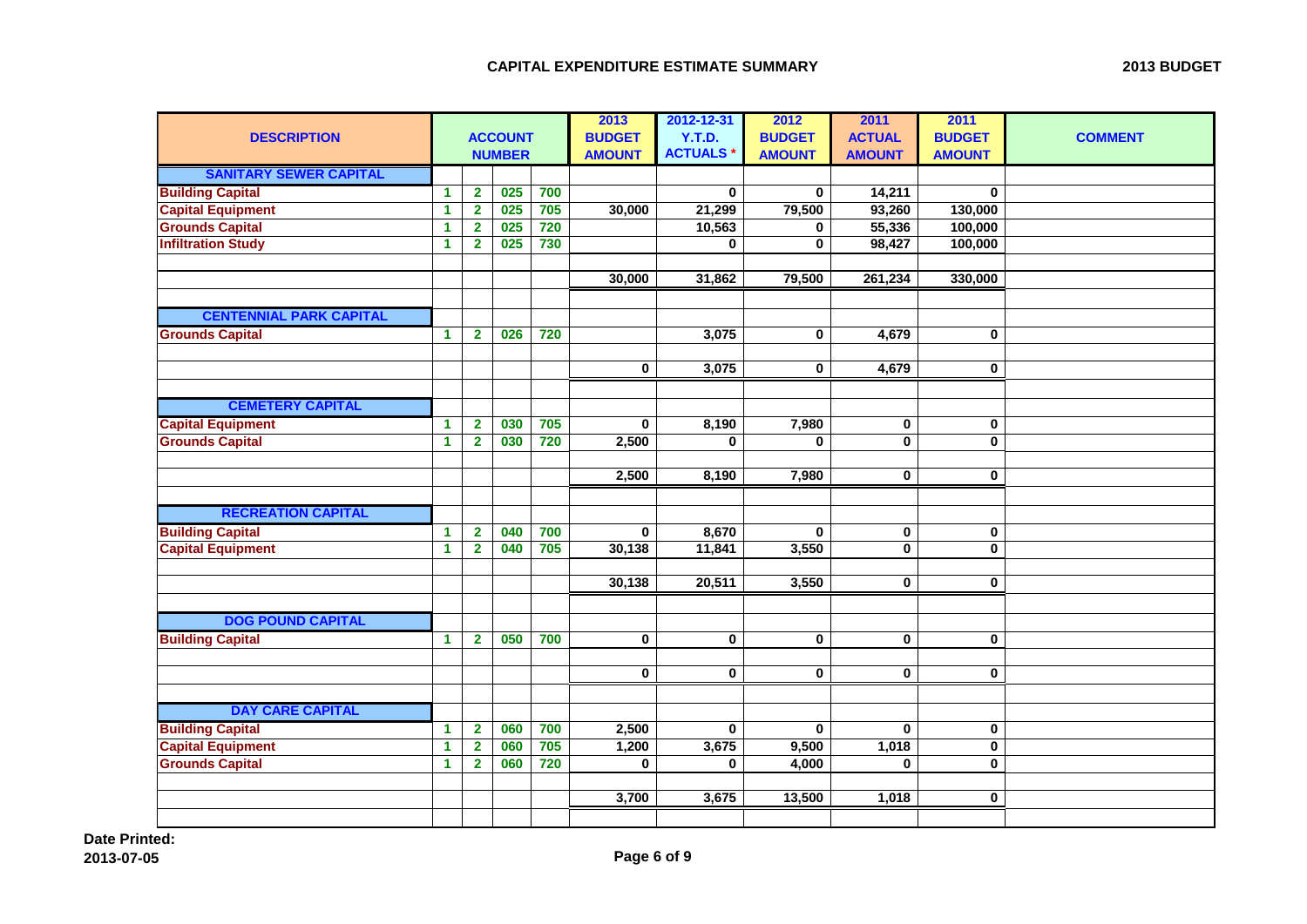|  | <b>2013 BUDGET</b> |
|--|--------------------|
|--|--------------------|

| <b>DESCRIPTION</b>                        |                      |                         | <b>ACCOUNT</b><br><b>NUMBER</b> |                  | 2013<br><b>BUDGET</b><br><b>AMOUNT</b> | 2012-12-31<br>Y.T.D.<br><b>ACTUALS*</b> | 2012<br><b>BUDGET</b><br><b>AMOUNT</b> | 2011<br><b>ACTUAL</b><br><b>AMOUNT</b> | 2011<br><b>BUDGET</b><br><b>AMOUNT</b> | <b>COMMENT</b>             |
|-------------------------------------------|----------------------|-------------------------|---------------------------------|------------------|----------------------------------------|-----------------------------------------|----------------------------------------|----------------------------------------|----------------------------------------|----------------------------|
| <b>ECONOMIC DEVELOPMENT</b>               |                      |                         |                                 |                  |                                        |                                         |                                        |                                        |                                        |                            |
| <b>Capital Equipment</b>                  | $\blacktriangleleft$ | $\overline{2}$          | 070                             | 705              | $\mathbf 0$                            | 2,078                                   | $\mathbf 0$                            | $\mathbf{0}$                           | 0                                      |                            |
|                                           |                      |                         |                                 |                  |                                        |                                         |                                        |                                        |                                        |                            |
|                                           |                      |                         |                                 |                  | $\mathbf 0$                            | 2,078                                   | $\mathbf 0$                            | $\mathbf 0$                            | 0                                      |                            |
|                                           |                      |                         |                                 |                  |                                        |                                         |                                        |                                        |                                        |                            |
| <b>PROPERTY DEVELOPMENT</b>               |                      |                         |                                 |                  |                                        |                                         |                                        |                                        |                                        |                            |
| <b>Natural Gas--General Requirements</b>  | $\blacktriangleleft$ | $\mathbf 2$             | 071                             | 701              |                                        |                                         | 1,731,455                              | 0                                      | 0                                      | <b>Natural Gas Project</b> |
| <b>Natural Gas--Construction</b>          | $\blacktriangleleft$ | $\overline{\mathbf{2}}$ | 071                             | 705              | 190,800                                | 7,600,015                               | 4,988,468                              | $\mathbf 0$                            | 0                                      |                            |
| <b>Natural Gas--Project Co-ordination</b> | $\blacktriangleleft$ | $\overline{2}$          | 071                             | 715              |                                        |                                         | 880,077                                | $\bf{0}$                               | 0                                      |                            |
|                                           |                      |                         |                                 |                  |                                        |                                         |                                        |                                        |                                        |                            |
|                                           |                      |                         |                                 |                  | 190,800                                | 7,600,015                               | 7,600,000                              | $\mathbf 0$                            | 0                                      |                            |
|                                           |                      |                         |                                 |                  |                                        |                                         |                                        |                                        |                                        |                            |
|                                           |                      |                         |                                 |                  |                                        |                                         |                                        |                                        |                                        |                            |
| <b>Roads--Waterfront Road</b>             | $\blacktriangleleft$ | $\mathbf{2}$            | 074                             | 706              | $\mathbf 0$                            | 14,356                                  | 40,000                                 | $\mathbf 0$                            | 0                                      | <b>Waterfront Road</b>     |
|                                           |                      |                         |                                 |                  |                                        |                                         |                                        |                                        |                                        |                            |
|                                           |                      |                         |                                 |                  | $\mathbf 0$                            | 14,356                                  | 40,000                                 | $\mathbf 0$                            | 0                                      |                            |
|                                           |                      |                         |                                 |                  |                                        |                                         |                                        |                                        |                                        |                            |
| Lasssie--Roads                            | $\blacktriangleleft$ | $\overline{2}$          | 075                             | 706              | $\mathbf 0$                            | $\pmb{0}$                               | $\mathbf 0$                            | $\mathbf 0$                            | 0                                      | <b>Lassie Road</b>         |
| Lassie--Sewer                             | $\blacktriangleleft$ | $\overline{\mathbf{2}}$ | 075                             | 707              | $\mathbf 0$                            | $\mathbf 0$                             | $\mathbf{0}$                           | $\mathbf{0}$                           | 0                                      |                            |
| Lassie--Water                             | $\blacktriangleleft$ | $\overline{2}$          | 075                             | 708              | $\mathbf 0$                            | 0                                       | 0                                      | $\bf{0}$                               | 0                                      |                            |
| Lassie--Storm Sewers                      | $\blacktriangleleft$ | $\overline{2}$          | 075                             | $711$            | 0                                      | 0                                       | $\mathbf 0$                            | $\bf{0}$                               | 0                                      |                            |
| Lassie--Engineering                       | $\blacktriangleleft$ | $\mathbf{2}$            | 075                             | $\overline{715}$ | $\bf{0}$                               | $\bf{0}$                                | 0                                      | 0                                      | 0                                      |                            |
|                                           |                      |                         |                                 |                  |                                        |                                         |                                        |                                        |                                        |                            |
|                                           |                      |                         |                                 |                  | $\mathbf 0$                            | $\mathbf 0$                             | $\mathbf 0$                            | $\mathbf 0$                            | $\mathbf 0$                            |                            |
|                                           |                      |                         |                                 |                  |                                        |                                         |                                        |                                        |                                        |                            |
| <b>Lakeview--Roads</b>                    | $\blacktriangleleft$ | $\overline{2}$          | 076                             | 706              | $\mathbf 0$                            | 210,846                                 | 168,249                                | 139,061                                | 350,000                                | <b>Lakeview Crescent</b>   |
| <b>Lakeview--Sewer</b>                    | $\blacktriangleleft$ | $\mathbf{2}$            | 076                             | 707              | $\mathbf 0$                            | $\bf{0}$                                | 0                                      | 1,100                                  | 350,000                                |                            |
| <b>Lakeview--Water</b>                    | $\blacktriangleleft$ | $\mathbf{2}$            | 076                             | 708              | 0                                      | 10,504                                  | 61,128                                 | 216,986                                | 350,000                                |                            |
| <b>Lakeview--Storm Sewers</b>             | $\blacktriangleleft$ | $\mathbf{2}$            | 076                             | $\overline{711}$ | $\bf{0}$                               | 7,716                                   | 0                                      | 3,307                                  | 0                                      |                            |
| <b>Lakeview--Engineering</b>              | $\mathbf{1}$         | $\overline{2}$          | 076                             | $\overline{715}$ | $\mathbf 0$                            | 67,794                                  | 25,000                                 | 33,717                                 | 0                                      |                            |
|                                           |                      |                         |                                 |                  |                                        |                                         |                                        |                                        |                                        |                            |
|                                           |                      |                         |                                 |                  | $\mathbf 0$                            | 296,859                                 | 254,377                                | 394,170                                | 1,050,000                              |                            |
|                                           |                      |                         |                                 |                  |                                        |                                         |                                        |                                        |                                        |                            |
|                                           |                      |                         |                                 |                  |                                        |                                         |                                        |                                        |                                        |                            |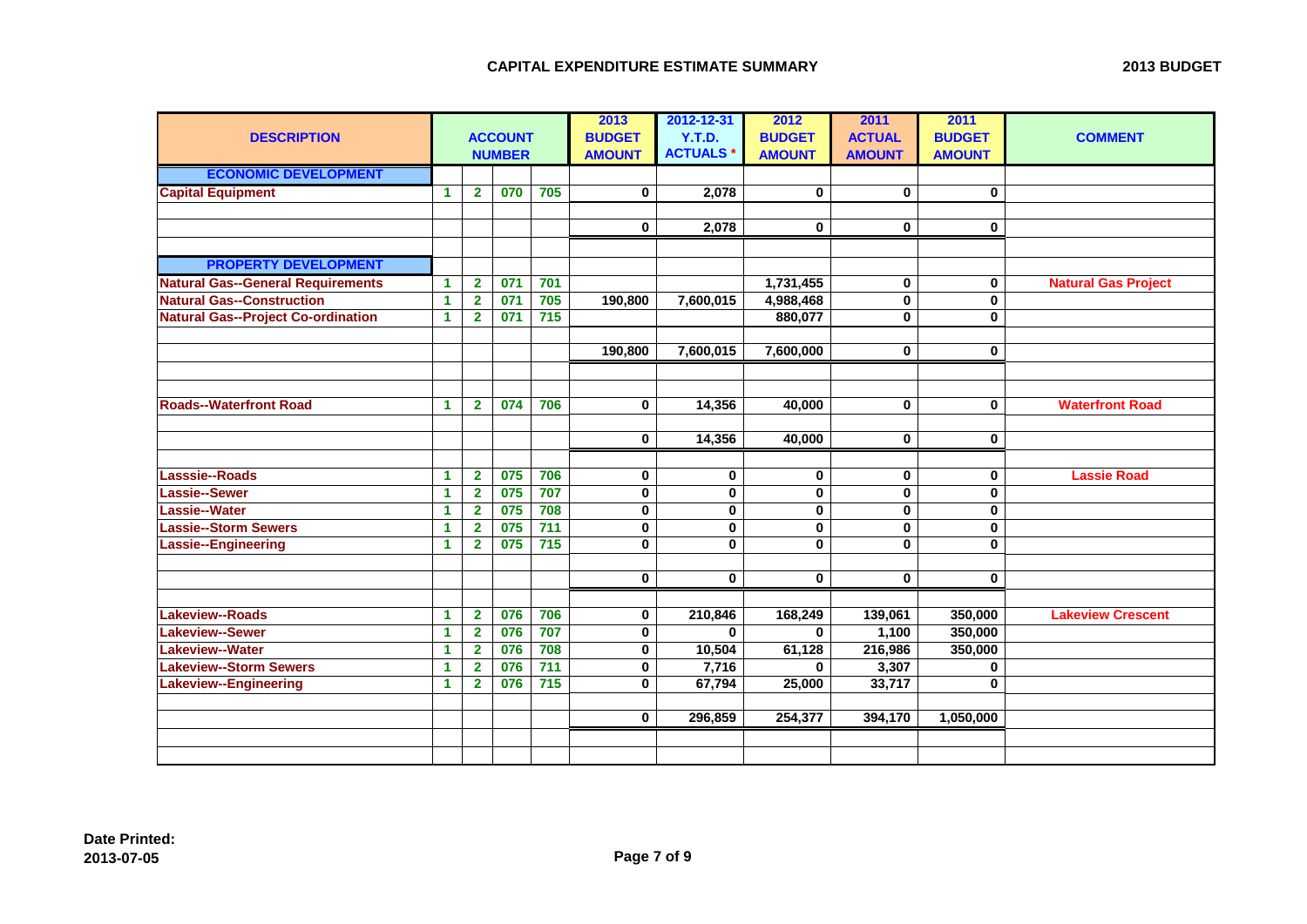| <b>ACCOUNT</b><br><b>BUDGET</b><br>Y.T.D.<br><b>BUDGET</b><br><b>ACTUAL</b><br><b>BUDGET</b><br><b>DESCRIPTION</b><br><b>COMMENT</b><br><b>ACTUALS*</b><br><b>AMOUNT</b><br><b>NUMBER</b><br><b>AMOUNT</b><br><b>AMOUNT</b><br><b>AMOUNT</b><br><b>PROPERTY DEVELOPMENT</b><br><b>Sewer</b><br>080<br>$\overline{\mathbf{2}}$<br>707<br>$\pmb{0}$<br>$\bf{0}$<br>$\mathbf 0$<br>(931)<br>$\blacktriangleleft$<br>$\bf{0}$<br>Water<br>$\overline{2}$<br>080<br>708<br>0<br>$\mathbf 0$<br>$\mathbf 0$<br>959<br>$\mathbf{0}$<br>1<br><b>Hydro</b><br>080<br>724<br>13,744<br>13,744<br>$\blacktriangleleft$<br>$\mathbf{2}$<br>$\bf{0}$<br>$\bf{0}$<br>$\mathbf 0$<br>13,744<br>$\bf{0}$<br>$\bf{0}$<br>$\mathbf 0$<br>13,772<br>081<br>$\mathbf 0$<br>$\mathbf 0$<br>135,621<br><b>Skate Board Park</b><br><b>Skate--Grounds</b><br>$\blacktriangleleft$<br>720<br>$\mathbf{0}$<br>67,611<br>$\mathbf{2}$ |  |  | 2013 | 2012-12-31 | 2012 | 2011 | 2011 |  |
|------------------------------------------------------------------------------------------------------------------------------------------------------------------------------------------------------------------------------------------------------------------------------------------------------------------------------------------------------------------------------------------------------------------------------------------------------------------------------------------------------------------------------------------------------------------------------------------------------------------------------------------------------------------------------------------------------------------------------------------------------------------------------------------------------------------------------------------------------------------------------------------------------------|--|--|------|------------|------|------|------|--|
|                                                                                                                                                                                                                                                                                                                                                                                                                                                                                                                                                                                                                                                                                                                                                                                                                                                                                                            |  |  |      |            |      |      |      |  |
|                                                                                                                                                                                                                                                                                                                                                                                                                                                                                                                                                                                                                                                                                                                                                                                                                                                                                                            |  |  |      |            |      |      |      |  |
|                                                                                                                                                                                                                                                                                                                                                                                                                                                                                                                                                                                                                                                                                                                                                                                                                                                                                                            |  |  |      |            |      |      |      |  |
|                                                                                                                                                                                                                                                                                                                                                                                                                                                                                                                                                                                                                                                                                                                                                                                                                                                                                                            |  |  |      |            |      |      |      |  |
|                                                                                                                                                                                                                                                                                                                                                                                                                                                                                                                                                                                                                                                                                                                                                                                                                                                                                                            |  |  |      |            |      |      |      |  |
|                                                                                                                                                                                                                                                                                                                                                                                                                                                                                                                                                                                                                                                                                                                                                                                                                                                                                                            |  |  |      |            |      |      |      |  |
|                                                                                                                                                                                                                                                                                                                                                                                                                                                                                                                                                                                                                                                                                                                                                                                                                                                                                                            |  |  |      |            |      |      |      |  |
|                                                                                                                                                                                                                                                                                                                                                                                                                                                                                                                                                                                                                                                                                                                                                                                                                                                                                                            |  |  |      |            |      |      |      |  |
|                                                                                                                                                                                                                                                                                                                                                                                                                                                                                                                                                                                                                                                                                                                                                                                                                                                                                                            |  |  |      |            |      |      |      |  |
|                                                                                                                                                                                                                                                                                                                                                                                                                                                                                                                                                                                                                                                                                                                                                                                                                                                                                                            |  |  |      |            |      |      |      |  |
|                                                                                                                                                                                                                                                                                                                                                                                                                                                                                                                                                                                                                                                                                                                                                                                                                                                                                                            |  |  |      |            |      |      |      |  |
| $\mathbf 0$<br>$\mathbf 0$<br>$\mathbf 0$<br>67,611<br>135,621                                                                                                                                                                                                                                                                                                                                                                                                                                                                                                                                                                                                                                                                                                                                                                                                                                             |  |  |      |            |      |      |      |  |
|                                                                                                                                                                                                                                                                                                                                                                                                                                                                                                                                                                                                                                                                                                                                                                                                                                                                                                            |  |  |      |            |      |      |      |  |
| <b>H/C--General Requirements</b><br>082<br>701<br>4,670<br><b>Highway Commercial</b><br>$\blacktriangleleft$<br>$\mathbf{2}$<br>0<br>0<br>0<br>0                                                                                                                                                                                                                                                                                                                                                                                                                                                                                                                                                                                                                                                                                                                                                           |  |  |      |            |      |      |      |  |
| $\overline{2}$<br>706<br>$\pmb{0}$<br>$\mathbf 0$<br>$\pmb{0}$<br>0<br><b>H/C--Roads</b><br>$\mathbf{1}$<br>082<br>90,775                                                                                                                                                                                                                                                                                                                                                                                                                                                                                                                                                                                                                                                                                                                                                                                  |  |  |      |            |      |      |      |  |
| <b>H/C--Sewer</b><br>707<br>6,078<br>$\overline{\mathbf{2}}$<br>082<br>$\pmb{0}$<br>$\pmb{0}$<br>0<br>0<br>1                                                                                                                                                                                                                                                                                                                                                                                                                                                                                                                                                                                                                                                                                                                                                                                               |  |  |      |            |      |      |      |  |
| <b>H/C--Water</b><br>708<br>8,613<br>082<br>$\pmb{0}$<br>$\mathbf{0}$<br>$\mathbf 0$<br>$\bf{0}$<br>1<br>$\mathbf{2}$                                                                                                                                                                                                                                                                                                                                                                                                                                                                                                                                                                                                                                                                                                                                                                                      |  |  |      |            |      |      |      |  |
| <b>H/C--Property Development</b><br>082<br>$\overline{716}$<br>$\overline{\mathbf{1}}$<br>$\overline{2}$<br>$\pmb{0}$<br>4,080<br>$\mathbf 0$<br>$\mathbf{0}$<br>$\mathbf{0}$                                                                                                                                                                                                                                                                                                                                                                                                                                                                                                                                                                                                                                                                                                                              |  |  |      |            |      |      |      |  |
| H/C--Hydro<br>082<br>724<br>166,782<br>$\blacktriangleleft$<br>$\bf{0}$<br>$\mathbf 0$<br>61,267<br>$\mathbf{2}$<br>$\bf{0}$                                                                                                                                                                                                                                                                                                                                                                                                                                                                                                                                                                                                                                                                                                                                                                               |  |  |      |            |      |      |      |  |
|                                                                                                                                                                                                                                                                                                                                                                                                                                                                                                                                                                                                                                                                                                                                                                                                                                                                                                            |  |  |      |            |      |      |      |  |
| $\mathbf 0$<br>4,080<br>$\mathbf 0$<br>171,402<br>166,782                                                                                                                                                                                                                                                                                                                                                                                                                                                                                                                                                                                                                                                                                                                                                                                                                                                  |  |  |      |            |      |      |      |  |
|                                                                                                                                                                                                                                                                                                                                                                                                                                                                                                                                                                                                                                                                                                                                                                                                                                                                                                            |  |  |      |            |      |      |      |  |
| <b>Nungessor--Property Development</b><br>716<br><b>Nungessor Industrial</b><br>083<br>0<br>10,028<br>$\mathbf{1}$<br>$\mathbf{2}$<br>$\mathbf 0$<br>0<br>0                                                                                                                                                                                                                                                                                                                                                                                                                                                                                                                                                                                                                                                                                                                                                |  |  |      |            |      |      |      |  |
| Nungessor--Hydro<br>$\overline{2}$<br>083<br>724<br>$\mathbf 0$<br>$\mathbf 0$<br>$\mathbf 0$<br>6,000<br>$\mathbf{0}$<br>$\blacktriangleleft$                                                                                                                                                                                                                                                                                                                                                                                                                                                                                                                                                                                                                                                                                                                                                             |  |  |      |            |      |      |      |  |
|                                                                                                                                                                                                                                                                                                                                                                                                                                                                                                                                                                                                                                                                                                                                                                                                                                                                                                            |  |  |      |            |      |      |      |  |
| $\bf{0}$<br>0<br>0<br>16,028<br>0                                                                                                                                                                                                                                                                                                                                                                                                                                                                                                                                                                                                                                                                                                                                                                                                                                                                          |  |  |      |            |      |      |      |  |
|                                                                                                                                                                                                                                                                                                                                                                                                                                                                                                                                                                                                                                                                                                                                                                                                                                                                                                            |  |  |      |            |      |      |      |  |
| <b>Terminal--Building</b><br>700<br>$\overline{2}$<br>084<br>$\pmb{0}$<br>15,204<br>$\mathbf 0$<br>3,121,128<br>3,223,077<br><b>New Terminal</b><br>$\mathbf 1$                                                                                                                                                                                                                                                                                                                                                                                                                                                                                                                                                                                                                                                                                                                                            |  |  |      |            |      |      |      |  |
| $\frac{1}{716}$<br><b>Terminal--Property Development</b><br>$\overline{2}$<br>084<br>$\mathbf 0$<br>$\mathbf 0$<br>98,553<br>142,186<br>$\blacktriangleleft$<br>$\bf{0}$                                                                                                                                                                                                                                                                                                                                                                                                                                                                                                                                                                                                                                                                                                                                   |  |  |      |            |      |      |      |  |
| <b>Terminal--Hydro</b><br>$724$<br>084<br>0<br>$\bf{0}$<br>$\mathbf 0$<br>42,041<br>$\blacktriangleleft$<br>$\mathbf{2}$<br>603                                                                                                                                                                                                                                                                                                                                                                                                                                                                                                                                                                                                                                                                                                                                                                            |  |  |      |            |      |      |      |  |
|                                                                                                                                                                                                                                                                                                                                                                                                                                                                                                                                                                                                                                                                                                                                                                                                                                                                                                            |  |  |      |            |      |      |      |  |
| $\mathbf 0$<br>15,204<br>3,407,303<br>$\mathbf{0}$<br>3,220,285                                                                                                                                                                                                                                                                                                                                                                                                                                                                                                                                                                                                                                                                                                                                                                                                                                            |  |  |      |            |      |      |      |  |
|                                                                                                                                                                                                                                                                                                                                                                                                                                                                                                                                                                                                                                                                                                                                                                                                                                                                                                            |  |  |      |            |      |      |      |  |
| <b>Terminal Parking--Property Development</b><br>085<br>716<br><b>Terminal Parking Lot</b><br>$\mathbf{2}$<br>$\mathbf 0$<br>$\mathbf 0$<br>1,424<br>$\blacktriangleleft$<br>$\bf{0}$<br>0                                                                                                                                                                                                                                                                                                                                                                                                                                                                                                                                                                                                                                                                                                                 |  |  |      |            |      |      |      |  |
| 085<br>$\overline{721}$<br>$\overline{\mathbf{0}}$<br>$\overline{\mathbf{0}}$<br><b>Terminal Parking Lot</b><br>$\blacktriangleleft$<br>$\overline{2}$<br>2,297<br>1,113,236<br>1,035,628                                                                                                                                                                                                                                                                                                                                                                                                                                                                                                                                                                                                                                                                                                                  |  |  |      |            |      |      |      |  |
|                                                                                                                                                                                                                                                                                                                                                                                                                                                                                                                                                                                                                                                                                                                                                                                                                                                                                                            |  |  |      |            |      |      |      |  |
| $\mathbf 0$<br>2,297<br>$\mathbf 0$<br>1,114,660<br>1,035,628                                                                                                                                                                                                                                                                                                                                                                                                                                                                                                                                                                                                                                                                                                                                                                                                                                              |  |  |      |            |      |      |      |  |
|                                                                                                                                                                                                                                                                                                                                                                                                                                                                                                                                                                                                                                                                                                                                                                                                                                                                                                            |  |  |      |            |      |      |      |  |
|                                                                                                                                                                                                                                                                                                                                                                                                                                                                                                                                                                                                                                                                                                                                                                                                                                                                                                            |  |  |      |            |      |      |      |  |